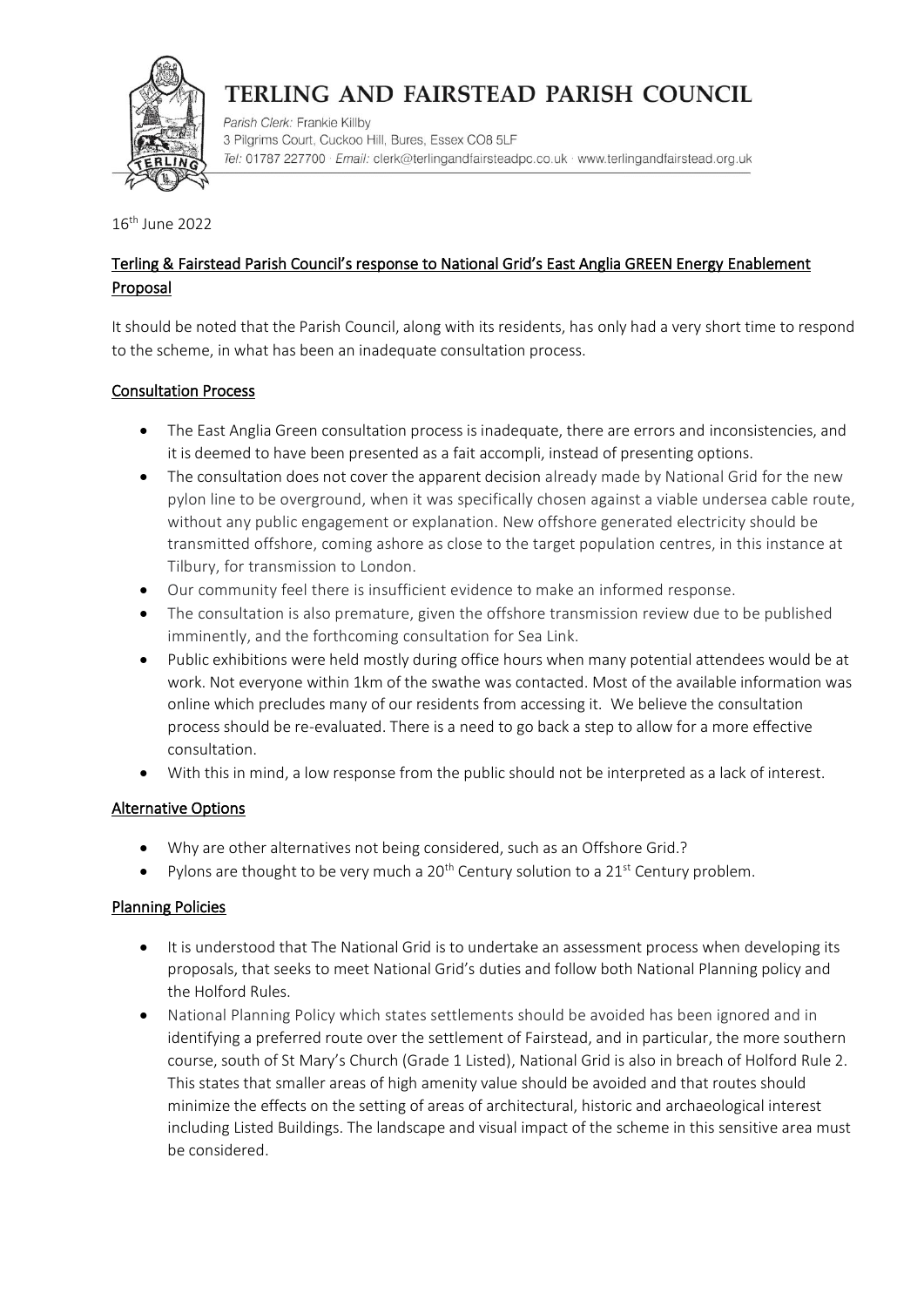

# TERLING AND FAIRSTEAD PARISH COUNCIL

Parish Clerk: Frankie Killby 3 Pilgrims Court, Cuckoo Hill, Bures, Essex CO8 5LF Tel: 01787 227700 · Email: clerk@terlingandfairsteadpc.co.uk · www.terlingandfairstead.org.uk

 $2/...$ 

• South of Fairstead Church, on The Essex Way, an extremely well-used Public Right of Way, has a very fine view. A pylon route across here would fundamentally change the rural setting of the  $12<sup>th</sup>$ Century Church, 'setting' being highly relevant in the protection of a heritage asset. Additionally, it would severely impact the amenity of those walking The Essex Way, spoiling one of the most iconic views of a rural church on this popular walking route. If the southern route was selected, (the area identified under the darkest purple part of the swathe), in total 24 properties would be severely affected, at least 10 of which are listed.

### Other Points to Note:

- If Ofgem are to be cited for exerting pressure on National Grid to provide a most cost- effective solution to consumers, it should be noted that that the preferred solution of an offshore grid, which the Government has already committed to delivering, is the most reasonable and effective route. National Grid has published data estimating savings of £6bn to the consumer.
- The current route would have a cumulative impact on the area, where arable land is already being affected by major infrastructure projects, including the A12 widening scheme, A120 widening, Longfield Solar Farm and Chelmsford Garden Village plan. It should therefore be expected that the impact of the proposed transmission route be carefully considered in light of other existing and proposed developments in the vicinity and would require joined up thinking with other DCO's. The disruption and impact of these combined schemes is of great concern.
- Also affected by the current route would be ancient agricultural land, known as the Terling Farmland Plateau and would very likely dissect several protected lanes, in particular Fairstead Hall Lane and Fairstead Road, as well as dwarfing lower-level settlements. Also, the proposed route would run very close to Ivy & Troys Woods, two ancient woodlands. There appears to have been no reference to DEFRA maps, which clearly show proposed routes running over SSSi's along the River Ter.
- The installation process and existence of the Pylons would have a detrimental effect on bio-diversity which no level of mitigation can ease.
- The Parish Council is concerned about the adverse impact this scheme would have on residents and the blight from noise pollution emitting from pylons.

### Alternative Pylon Routes (on the assumption that an offshore link is ignored)

- IF (and this is a very poor alternative) this proposed overland route were to be built, the preservation of areas of outstanding beauty and historic importance cannot be ignored. These pylons will be fixed on the skyline for generations to come and have a massive long term negative impact on our wonderful Essex countryside. T pylons and undergrounding should also be considered as an alternative if no other options are deemed possible.
- The alternative route National Grid have identified, towards the northern edge of the graduated swathe should be encouraged over the southern route as it would have less dramatic impact on the majority of Fairstead properties and residents, (including Grade I listed Fairstead Church).